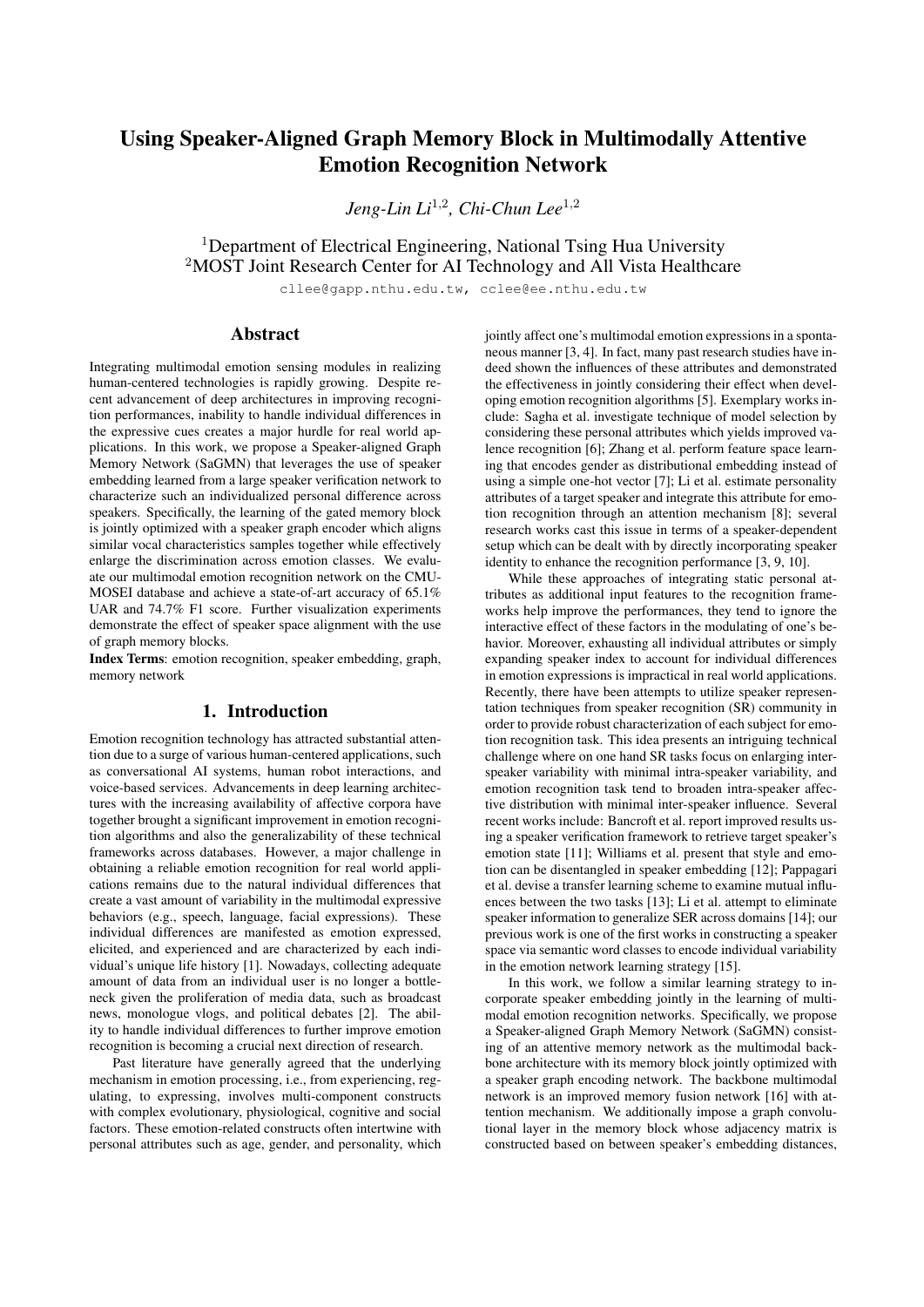

Figure 1: *Our framework SaGMN has a multimodal backbone network with a speaker aligned memory block. The similarity of speaker embeddings extracted from pre-trained speaker recognition network are used to derive adjacency matrix for the graph convolutional layer in the memory block. The resulting memory vector and multimodal attended vectors are used for the final emotion recognition.*

i.e., aligning (moving samples closer) similar speaker characteristics samples together, to achieve the desired effect of minimal inter-speaker differences while optimizing for emotion classification discrimination. We evaluate our framework on a large speaker set CMU-MOSEI database [17] and achieve a 74.7 F1 score and 65.1% UAR. Our analysis experiment illustrate the effect of speaker alignment via memory visualization.

### 2. Method

#### 2.1. Database

#### *2.1.1. Multimodal Emotion Database*

In this work, we utilize a multimodal sentiment and emotion database, the CMU-MOSEI [17], which contains 3228 monologue movie review video clips selected from YouTube after manual quality inspection. Each video is around 40-50 seconds long, and there are a total of 23,453 sentences given by gender balanced speakers. Each sentence is manually annotated with a value in the range of [0,3] indicating the occurrence of six emotions (angry, disgust, fear, happiness, sadness, and surprise). We binarized the annotation by considering those emotion types with value greater than zero indicating the presence of that specific emotion, i.e., label equals to one and zero otherwise. Each sentence could have multiple emotion present.

#### *2.1.2. Multimodal Features*

We utilize the multimodal features provided by the CMUmultimodal SDK [18] as the original paper, which includes 74 dimensional COVAREP acoustic features [19], 711 dimensional OpenFace visual features [20], and 300 dimensional Glove textual features [21]. The acoustic features comprise 12 MFCC, pitch, voiced/unvoiced segmenting features, glottal source parameters, peak slope parameters and maxima dispersion quotients. The visual features contain facial landmarks, facial shape parameters, facial HOG features, head pose, head orientation and eye gaze. The average acoustic visual features are word aligned to word level using the P2FA tool [22]. We use these multimodal features as input to our framework.

## 2.2. Speaker Aligned Multimodal Emotion Recognition

Figure 1 shows overall architecture. It has a multimodal Attentive Memory Fusion Network (AMFN) as a backbone network to preform emotion recognition. We propose a novel mechanistic graph-gated memory block to include individual speaker characteristics, and the adjacency matrix of the graph is built on speaker embedding extracted from a pre-trained speaker recognition network. We will detail each component in the following sections.

#### *2.2.1. Speaker Embedding Network*

To represent each speaker, we use a pre-trained speaker recognition model on VoxCeleb2 database which is a large unconditioned audio recording database with over 1 million utterances from over 6000 speakers [23]. The pre-trained model is based on the GhostVLAD deep network with thin ResNet-34 front-end architecture [24]. The GhostVLAD layer has the ability to aggregate frame-level features into robust utterance-level speaker embedding. During training, an angular space margin softmax loss  $L_i$  optimizes for verification which computes the cost in assigning each sample to the correct speaker class  $y_i$ .

$$
L_i = -\log \frac{\exp^{s(\cos \theta_{y_i} - m)}}{\exp^{s(\cos \theta_{y_i} - m)} + \sum_{j \neq y_i} \exp^{s(\cos \theta_{y_j})}}
$$
 (1)

where hyper-parameters  $s$  and  $m$  are temperature for softmax and angular margin which are set as 30 and 0.4, respectively. The extracted speaker embedding from this pre-trained network encodes fine-grained individual speaker's vocal characteristics that helps achieve the state-of-the-art speaker verification accuracy. Finally, since each speaker utters multiple sentences, we take the average of speaker embedding over each of the uttered sentences as the *speaker embedding* that will be used in constructing the speaker graph.

### *2.2.2. Speaker-aligned Graph Memory Network*

Our backbone multimodal framework, i.e., termed as AMFN, is an improved memory fusion network (MFN) [16] which incor-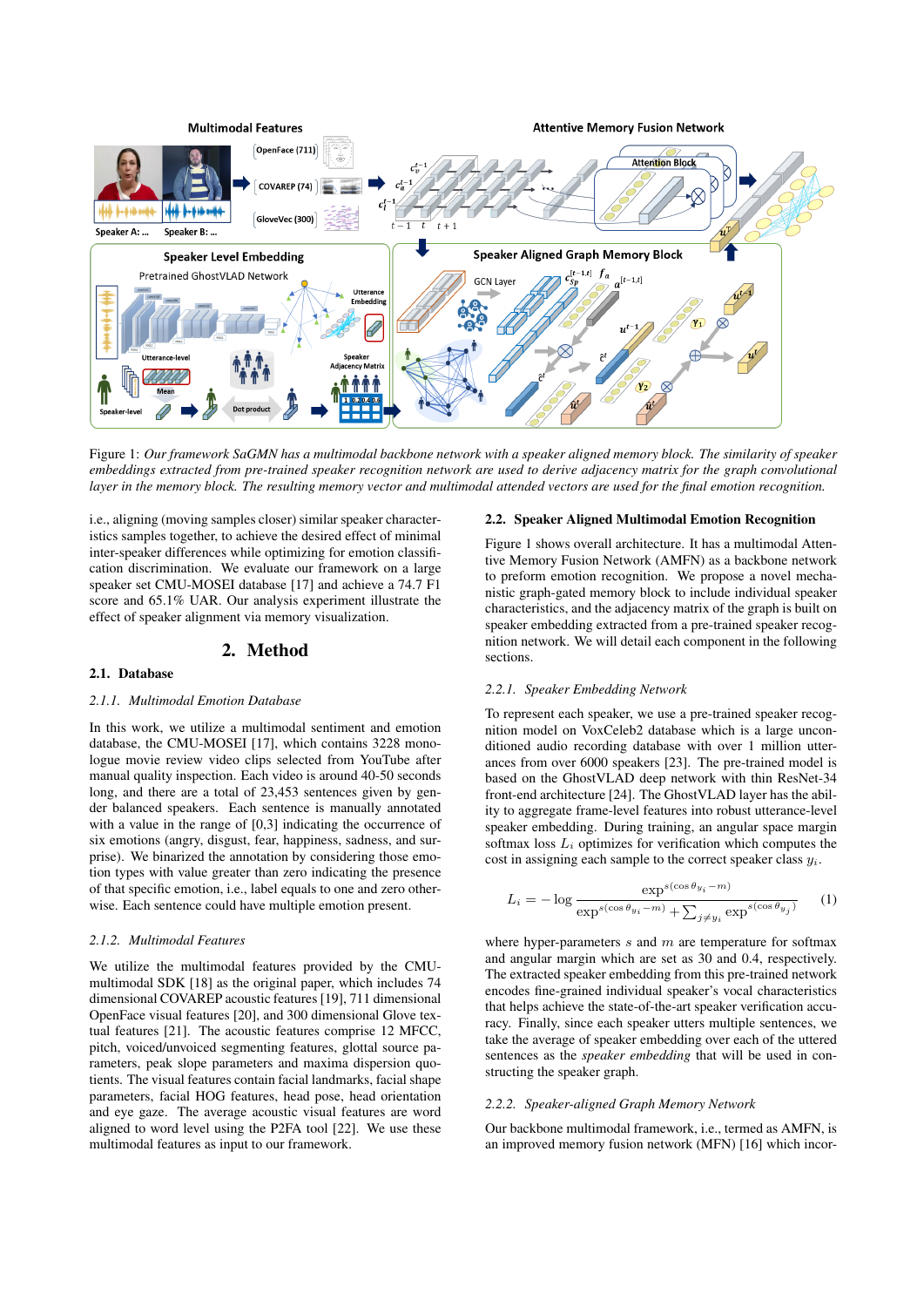Table 1: *The results of multimodal binary emotion classification on CMU-MOSEI database*

|                                                                                                                                                                                                                                   | LF-LSTM |      |  | <b>MFN</b> |  |  | <b>GMFN</b> |  |  | AMFN |  |                                                                                                                                                                                                                   | P-AMFN |  |  | <b>SaGMN</b> |  |  |
|-----------------------------------------------------------------------------------------------------------------------------------------------------------------------------------------------------------------------------------|---------|------|--|------------|--|--|-------------|--|--|------|--|-------------------------------------------------------------------------------------------------------------------------------------------------------------------------------------------------------------------|--------|--|--|--------------|--|--|
|                                                                                                                                                                                                                                   | WA      | F1 = |  |            |  |  |             |  |  |      |  | UAR WA FI UAR WA FI UAR WA FI UAR WA FI UAR WA FI UAR                                                                                                                                                             |        |  |  |              |  |  |
| Anger                                                                                                                                                                                                                             |         |      |  |            |  |  |             |  |  |      |  | $(0.648 \t0.672 \t0.619)$ $(0.518 \t0.548 \t0.607)$ $(0.580 \t0.613 \t0.590)$ $(0.613 \t0.643 \t0.613)$ $(0.637 \t0.663 \t0.622)$ $(0.703 \t0.717 \t0.650)$                                                       |        |  |  |              |  |  |
| Disgust $\vert 0.706 \vert 0.738 \vert 0.697 \vert 0.656 \vert 0.697 \vert 0.692 \vert 0.632 \vert 0.676 \vert 0.694 \vert 0.725 \vert 0.752 \vert 0.690 \vert 0.726 \vert 0.754 \vert 0.713 \vert 0.761 \vert 0.782 \vert 0.728$ |         |      |  |            |  |  |             |  |  |      |  |                                                                                                                                                                                                                   |        |  |  |              |  |  |
| Fear                                                                                                                                                                                                                              |         |      |  |            |  |  |             |  |  |      |  | $\vert 0.846 \; 0.853 \; 0.534 \vert 0.757 \; 0.800 \; 0.526 \vert 0.651 \; 0.730 \; 0.588 \vert 0.819 \; 0.840 \; 0.562 \vert 0.776 \; 0.816 \; 0.574 \vert 0.801 \; 0.833 \; 0.587$                             |        |  |  |              |  |  |
| Happy                                                                                                                                                                                                                             |         |      |  |            |  |  |             |  |  |      |  | $\parallel$ 0.633 0.632 0.628 0.644 0.643 0.650 0.676 0.675 0.673 0.649 0.649 0.652 0.661 0.662 0.663 <b>0.701 0.701 0.699</b>                                                                                    |        |  |  |              |  |  |
| Sad                                                                                                                                                                                                                               |         |      |  |            |  |  |             |  |  |      |  | $(0.653, 0.669, 0.585)$ $(0.593, 0.622, 0.586)$ $(0.482, 0.507, 0.574)$ $(0.607, 0.635, 0.606)$ $(0.667, 0.681, 0.598)$ $(0.698, 0.707, 0.627)$                                                                   |        |  |  |              |  |  |
| Surprise 0.639 0.712 0.564 0.652 0.723 0.580 0.735 0.781 0.572 0.757 0.796 0.585 0.754 0.791 0.546 0.680 0.744 0.615                                                                                                              |         |      |  |            |  |  |             |  |  |      |  |                                                                                                                                                                                                                   |        |  |  |              |  |  |
| AVG                                                                                                                                                                                                                               |         |      |  |            |  |  |             |  |  |      |  | $\left 0.688\right 0.713\left 0.605\right 0.637\left 0.672\right 0.607\left 0.626\right 0.664\left 0.615\right 0.695\left 0.719\right 0.618\left 0.704\right 0.728\left 0.619\right 0.724\left 0.747\right 0.651$ |        |  |  |              |  |  |

porates additional modality specific attention blocks to models the temporal dependencies. AMFN has parallel modality specific attentive-LSTM systems with a gated memory block to extract cross modality dynamics in each time step. For  $m =$  ${T, V, A}$  denoting textual, visual, and acoustic modality, the LSTM cell state is written as  $c_m = \{c_m^t : t \leq T, c_m^t \in \mathbb{R}^{D_m}\}\$ and the output state is  $h_m = \{h_m^t : t \leq T, h_m^t \in \mathbb{R}^{D_m}\}\$  where  $D<sub>m</sub>$  is the LSTM hidden dimension. The concatenation of current and previous cell states from the three modalities is denoted as  $c^{[t-1,\bar{t}]}$  serves as the input to the gated memory block.

In this work, we extend our original idea in capturing interspeaker relation via similarity estimation to account for individual difference [8], we construct a graph that integrate the speaker similarity into a network layer. Specifically, we impose a graph convolutional (GC) layer [25],  $f_{GC}$ , to transform  $c^{[t-1,t]}$  using the adjacency matrix A:

$$
c_{Sp}^{[t-1,t]} = f_{GC}(c^{[t-1,t]}, A) = ReLU(Ac^{[t-1,t]}W)
$$
 (2)

where  $W$  is the learnable weight of  $f_{GC}$ . Each element of the adjacency matrix  $A_{ij}$  indicates the dot product similarity computed between the  $i^{\text{th}}$  and  $j^{\text{th}}$  speaker pair using their speaker embedding (described in section 2.2.1). The use of GC layer links the utterances, i.e., the nodes on the graph, with other nodes that are similar in terms of speaker's embedding; this transforms the original multimodal feature space by aligning utterances to a speaker-aware space. We use a dense layer  $f_a$ followed by a softmax layer to learn attention coefficients from  $c_{Sp}^{[t-1,t]}$ , and multiply them together which results in the final attended vector  $\hat{c}^t$ .

$$
a^{[t-1,t]} = f_a(c_{Sp}^{[t-1,t]})
$$
\n(3)

$$
\hat{c}^t = c_{Sp}^{[t-1,t]} \odot u^{[t-1,t]}
$$
 (4)

We obtain a memory vector  $\hat{u}^t$  by feeding  $\hat{c}^t$  to a dense network. Concatenating  $a^{[t-1,t]}$  and  $\hat{c}^t$  through two neural networks  $f_{\gamma_1}$ and  $f_{\gamma_2}$  with sigmoid function, we derive update gates  $\gamma_1^t$  and  $\gamma_2^t$  for the stored memory  $u^{t-1}$  and  $\hat{c}^t$ , respectively.

$$
\hat{u}^t = f_{\hat{u}}(\hat{c}^t) \tag{5}
$$

$$
\gamma_1^t = f_{\gamma_1}([\hat{c}^t; u^{t-1}]), \gamma_2^t = f_{\gamma_2}([\hat{c}^t; u^{t-1}])
$$
 (6)

$$
u^t = \gamma_1^t \odot u^{t-1} + \gamma_2^t \odot \hat{u}^t \tag{7}
$$

Note that  $\gamma_1^t$  and  $\gamma_2^t$  each controls how much the stored memory to keep and new memory to update. This gated process lasts until the final time step T which results in  $u^T$ . We devise this new gated memory block with inputs first transformed through the speaker aligned graph. We expect this provide a joint mechanism in consolidating useful multimodal behavior information in  $u^T$  by considering inter-speaker relations. In the

backbone AMFN, the modality specific LSTMs are attentively re-weighted as context vectors using the learned attention vectors  $a_m = softmax(\text{tanh}(W_m^T h_m))$  from hidden vectors  $h_m$ . These context vectors are concatenated with the speaker aligned memory vector  $u^T$  to the following DNN classification layers.

# 3. Experiment

# 3.1. Experimental Setup

In this work, we train six different models to conduct a set of binary recognition tasks in classifying whether each of the six targeted emotion is present or not as our evaluation scheme. We compare our method to the following methods:

- PAaAN: The multimodal architecture without personalized attention proposed in [15]
- MFN: Memory Fusion Network proposed in [16]
- GMFN: Graph Memory Fusion Network in [17]
- AMFN: Our proposed Attentive Memory Fusion Network without speaker aligned graph learning
- P-AMFN: Using *PAaAN* approach [15] of integrating speaker embedding in the learning of memory block instead of graph convolution layer proposed in this work
- SaGMN: Our proposed speaker aligned graph memory multimodal framework

We first compare to a set of multimodal baseline architectures including *PAaAN*, *MFN*, *GMFN*, and our backbone *AMFN*. *PAaAN* indicates the multimodal attention learning architecture, i.e., without the personalized profile, previously used in [15]. *MFN* and *GMFN* represent two other multimodal learning frameworks recently proposed. *AMFN* is our modified attentive memory fusion network without speaker-aware learning. Furthermore, since our backbone learning is based on *AMFN*, we additionally compare to using the personalized profile integration learning strategy [15], i.e., by computing the distance of each individual speaker embedding derived from GhostVLAD to the background corpus, and concatenate this information into the learning of memory block, denoted as *P-AMFN*.

The data are split into training, validation, and testing sets followed the same experimental setting of the database paper [17] which corresponds to 14984, 1709, and 4321 samples in the three sets, respectively. In SaGMN, the parallel LSTM networks have [128,256,64] hidden dimensions for [T,V,A] features.  $f_{GC}$  has 256 output nodes and  $f_{\hat{u}}$  has two layers with 128 and 32 nodes. Both  $f_{\gamma_1}$  and  $f_{\gamma_2}$  have a single 32-node layer and the memory size is 128. The final recognition network is a 2-layer fully connected feedforward neural network with 128 and 64 neurons. We use Adamax optimizer to train the model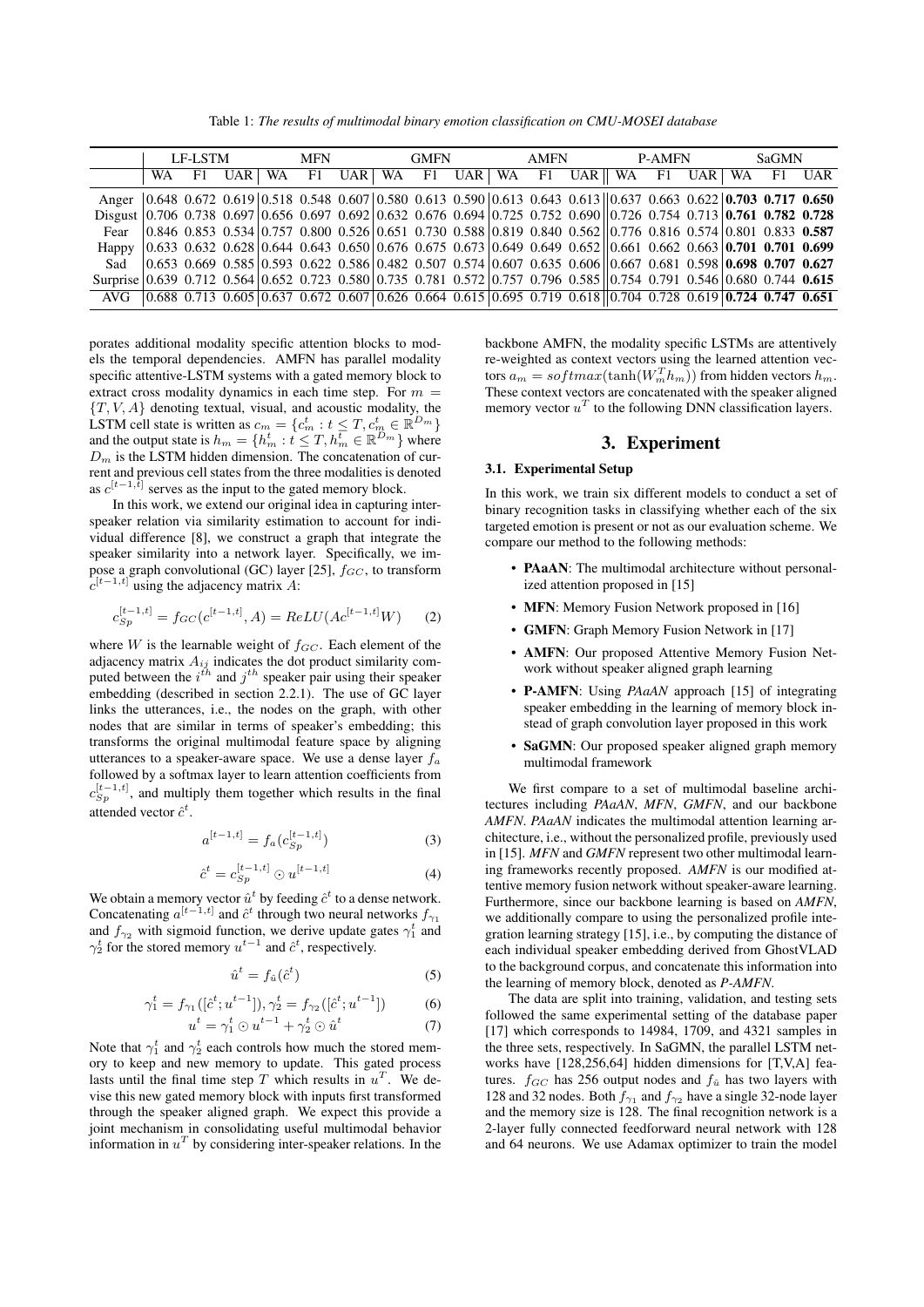

Figure 2: *This is the visualization of memory layer. The left and right figures are from AMFN and SaMFN, respectively. The targeted sample is represented in a red triangle and the other samples are sketched in different colors based on similarity.*

in 200 epochs with 64 batch size and 0.0001 learning rate. The architecture parameters are selected from {32,64,128,256,512} based on validation performances while the testing set results are presented. Three different evaluation metrics are included, i.e., F1 score (F1), unweighted average recall (UAR) and accuracy (WA), in order to provide more complete results as compared to most prior works that report part of these metrics.

#### 3.2. Experimental Results

The summary of the emotion recognition is demonstrated in Table 1. Our proposed *SaGMN* achieves 72.4% ACC, 74.7% F1, and 65.1% UAR in 6-class averaged emotion recognition performances which are 4.17%, 3.89%, and 5.34% relatively improved in terms of the model without speaker alignment, *AMFN*. When comparing multimodal architectures (without the speaker-aware memory block learning), *AMFN* obtains 69.5% WA, 71.9% F1, and 61.8% UAR which is generally higher than *LF-LSTM*, *MFN* and *GMFN*. Among these multimodal frameworks, the two renowned models, *MFN* and *GMFN* obtain comparable results with each other. *MFN* has higher WA and F1 (63.7% and 67.2%) while *GMFN* obtains 61.5% averaged UAR. We observe similar results in *LF-LSTM* demonstrating high WA and F1 though lower UAR than *MFN* and *GMFN*. This also shows the importance in reporting all of these metrics in comparing between models. *AMFN* utilizes modality specific attention blocks to re-weight important time step, and the memory block additionally accumulates key discriminatory multimodal information. The results of AMFN achieve the highest accuracy across all three metrics when compared with *LF-LSTM*, *MFN* and *GMFN*. The *AMFN* is used as our mutimodal backbone architecture in performing the emotion recognition learning.

When examining the emotion recognition accuracy obtained in learning with the extracted speaker embedding that aligns speaker space, *P-AMFN* outperforms *AMFN*, i.e., without speaker information, by 1.25% relative F1 improvement. Our proposed method, *SaGMN*, further obtains 2.84%, 2.61%, and 5.19% relative improvement over *P-AMFN* on ACC, F1, and UAR metric, respectively; except for rare class of fear and surprise, we observe a consistent improvement across all metrics. This results demonstrate that by modeling inter-speaker through a graph structure is much more effective in handling individual variability in improving emotion recognition accuracy than simply concatenating speaker embedding in the memory block [15]. The CMU-MOSEI database includes a large speaker set where each utters few utterances, it is encouraging to see our framework is able to obtain a state-of-the-art recognition rate in a scenario that is closer to real world applications.

## 3.3. Visualization Analysis

In this section, we analyze the effect of integrating speaker embedding in the learned multimodal memory. We visualize both the final memory vector  $u^T$  in *AMFN* and *SaGMN* by TSNE 2dimensional projection from the angry classification model (the one that obtains the highest accuracy). Figure 2 shows results from *AMFN* in the left and *SaGMN* in the right. The targeted sample is represented with a red triangle; the color bar indicates the similarity degree computed between all samples in the database and this targeted sample, where darker green indicates higher similarity and purple indicates low similarity.

One thing to notice is the dark green samples in the *AMFN* are scattered over the memory vector space. We observe these dark green samples are more concentrated around the targeted sample in our proposed *SaGMN*. By examining these dark green samples, we also see that most of these green samples are in fact coming from the same speaker as the targeted sample. This provides an simple illustration that our proposed *SaGMN* using graph convolution layer on the speaker embedding adjacency matrix, has an effect on aligning speaker space, i.e., those with similar vocal characteristics would be memorized to have multimodal behavior representation closer to each other. Having this clustered speaker space effect in the memory block helps the backbone memory fusion network to enhance emotion discrimination. Another thing to note is that the robustness of the pretrained speaker embedding extraction network is also important in the function of *SaGMN*. This pre-trained embedding achieves a fairly robust 5.60% EER on this CMU-MOSEI database.

# 4. Conclusion

Individual speaker's idiosyncratic behavior variability increases the complexity in the task of learning multimodal emotion recognition for real world applications. To address this issue, we propose a Speaker aligned Graph Memory Network (SaGMN) to embed inter-speaker vocal characteristics in a graph convolutional layer in the memory block for multimodal emotion recognition. Our framework uses robust speaker embedding extracted from a speaker recognition pre-trained network. The similarity based graph consequently aligns the samples in a latent speaker space. The speaker aligned multimodal information is accumulated over time and encoded in the memory block. Our framework obtains a state-of-the-art on a largescale affective corpus across three evaluation metrics. Our analysis also shows that similar samples converge together after speaker alignment in the memory layer.

In this work, we integrate speaker's idiosyncratic information in a emotion recognition framework through the use of speaker embedding. There are several directions to extend this work. Firstly, each speaker has around one minute expressions in the CMU-MOSEI database. Since the total length requirement of each individual's data would determine the generalizability and usability of our framework in real world scenarios, we will investigate the emotion discriminatory effect of speaker space alignment as a function of data quantity. Secondly, we will explore additional graph algorithm to model the latent speaker relations, e.g., hypergraph for complex links and graph pooling for redundancy pruning. Finally, the current characterization of speaker space is through vocal characteristics, which may not capture the full spectrum of personal factors such as gender, age, personality, we will explore approaches in constructing the speaker space with multimodal signals to further improve the robustness of our framework.